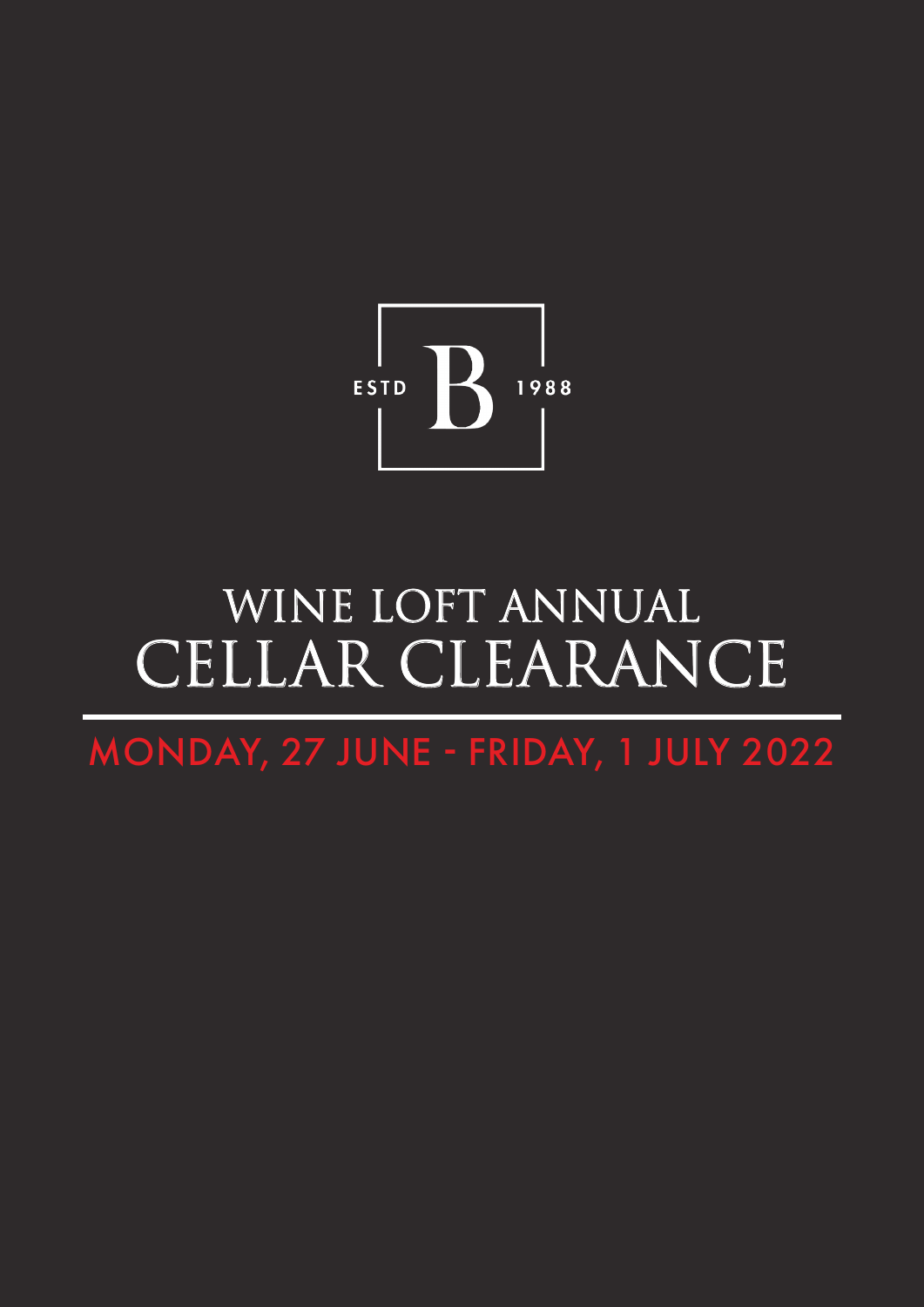## **CHAMPAGNE**

| <b>CHAMPAGNE</b>                                  | <b>RRP</b> | <b>SALE PRICE</b> |
|---------------------------------------------------|------------|-------------------|
| Champagne Pascal Agrapart 'Mineral' 2015          | 265        | 189               |
| Champagne Agrapart & Fils 'Avizoise' 2010         | 289        | 199               |
| Champagne Vouette & Sorbee 'Textures' NV (B.16)   | 225        | 175               |
| Champagne Vouette & Sorbee Extrait 2011           | 295        | 215               |
| Bonnet-Ponson AOC Champagne 'Seconde Nature' 2016 | $+75$      | 145               |
| Champagne Fournaise-Dubois 'Blanc de Noirs' 2013  | $+75$      | 145               |
| Champagne David Leclapart 'L'Amateur' NV (B. 15)  | $+55$      | 125               |
|                                                   |            |                   |

## ROSÉ WINE

| ROSÉ WINE                                 |                                    | <b>RRP</b> | <b>SALE PRICE</b> |
|-------------------------------------------|------------------------------------|------------|-------------------|
| Ohkela 'Sophia's Rosé' 2020               | Chenin Blanc, Shiraz - Australia   | 29         | 19                |
| Express Winemakers 'Rosé' 2020            | Grenache, Mouvedre - Australia     | 25         | 19                |
| Amato Vino 'Pink Moon' 2021               | Sangiovese - Australia             | 29         | 19                |
| William Downie 2017                       | Pinot Noir - Australia             | 27         | 19                |
| Jacopo Stigliano 'Hireath' 2019           | Field Blend - Italy                | 65         | 39                |
| l Vigneri di Salvo Foti 'Vinudilice' 2016 | Field Blend - Italy                | 95         | 59                |
| Midnight Amber Rosado 2020                | Grenache - Spain                   | 25         | 19                |
| Anton Bauer Rosé 'Assemblage' 2019        | Zweigelt, Syrah, Merlot - Austria  | 35         | 19                |
| M de Minuty Rosé 2020                     | Grenache, Syrah, Cinsault - France | 35         | 25                |

#### WHITE WINE

| <b>WHITE WINE</b><br><b>AUSTRALIAN</b> |                                         | <b>RRP</b> | <b>SALE PRICE</b> |
|----------------------------------------|-----------------------------------------|------------|-------------------|
| Whisson Lake 'Le Gris de Noir' 2017    | Pinot Noir - Adelaide Hills             | 69         | 39                |
| Amato Vino Bianco 2020                 | Chenin Blanc, Verdelho - Margaret River | 27         | 19                |
|                                        |                                         |            |                   |

| <b>WHITE WINE</b><br><b>GERMAN</b>          |                     | <b>RRP</b> | <b>SALE PRICE</b> |
|---------------------------------------------|---------------------|------------|-------------------|
| Schafer-Frohlich 'Weisser Burgunder S' 2019 | Pinot Bianco - Nahe | 55         | 39                |
| Spreitzer 'St. Nikolaus' GG 2017            | Riesling - Rheingau | 95         | 65                |
| Von Hovel 'Scharzhofberger' GG 2016         | Riesling - Mosel    | $+45$      | 99                |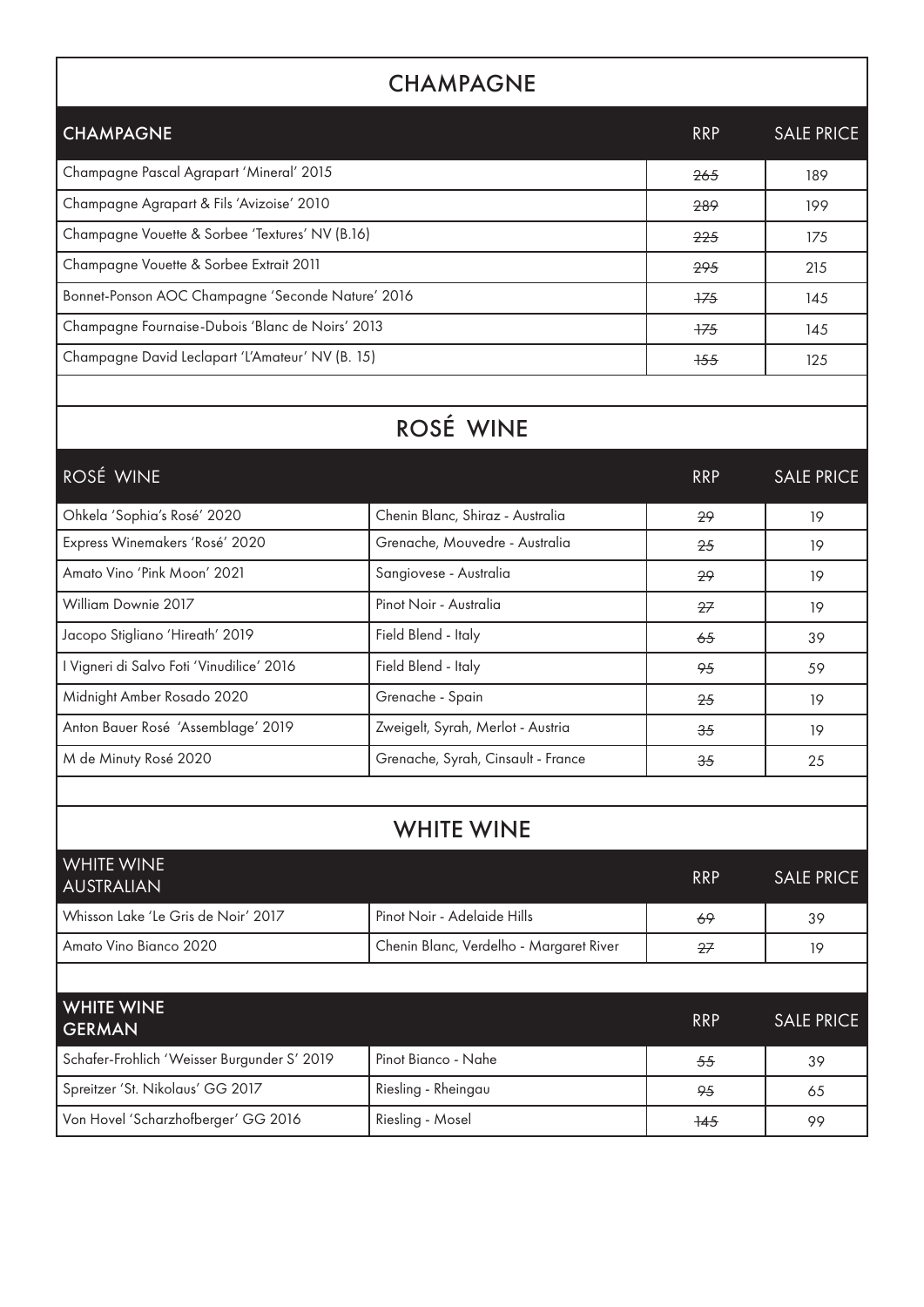#### WHITE WINE (CONTINUED)

 $\overline{\phantom{a}}$ 

| WHIIE WINE (CONTINUED)                                  |                                             |                |                             |  |
|---------------------------------------------------------|---------------------------------------------|----------------|-----------------------------|--|
| <b>WHITE WINE</b><br><b>FRENCH</b>                      |                                             | <b>RRP</b>     | <b>SALE</b><br><b>PRICE</b> |  |
| Reynald Héaulé 'Terre de Silice' 2015                   | Sauvignon Blanc, Menu Pineau - Loire Valley | 69             | 45                          |  |
| Mosse 'Le Rouchefer' 2017                               | Chenin Blanc - Loire Valley                 | 75             | 49                          |  |
| Mas d'Espanet 'Eolienne Blanc' 2016                     | Viognier, Grenache Blanc - Languedoc        | 65             | 39                          |  |
| Domaine Benjamin Taillandier 'Blanc' 2018               | Grenache Blanc, Grenache Gris - Languedoc   | 39             | 25                          |  |
| Nicolas Badel 'Condrieu' 2016                           | Viognier - Northern Rhone                   | H <sub>5</sub> | 85                          |  |
| Bonnet-Ponson AOC 'Vrigny Blanc' 2019                   | Chardonnay, Petit meslier - Champagne       | $+25$          | 85                          |  |
| Domaine de la Touraize 'Arces' 2018                     | Chardonnay - Jura                           | 75             | 55                          |  |
| Grain par Grain 'Grain de Minuit; 2019                  | Jacquere - Bugey                            | 75             | 55                          |  |
| Grain par Grain 'Prend'ler' 2019                        | Jacquere - Bugey                            | 75             | 55                          |  |
| Heitz-Lochardet Meursault 1 er 'Perrieres' 2017         | Chardonnay - Burgundy                       | 299            | 199                         |  |
| Domaine de la Vougeraie 'Le Clos Blanc de Vougeot' 2017 | Chardonnay - Burgundy                       | 295            | 195                         |  |
|                                                         |                                             |                |                             |  |
| <b>WHITE WINE</b><br><b>AUSTRIAN</b>                    |                                             | <b>RRP</b>     | <b>SALE</b><br><b>PRICE</b> |  |
| Nikolaihof 1998                                         | Gruner Veltliner- Wachau                    | 355            | 199                         |  |
| Nikolaihof 1993                                         | Riesling - Wachau                           | 299            | 199                         |  |
|                                                         |                                             |                |                             |  |
| <b>WHITE WINE</b><br><b>GREEK</b>                       |                                             | <b>RRP</b>     | <b>SALE</b><br><b>PRICE</b> |  |
| Estate Argyros 'Cuvee Monsignori' 2017                  | Assyrtiko - Santorini                       | 99             | 65                          |  |
|                                                         |                                             |                |                             |  |
| <b>WHITE WINE</b><br><b>SPANISH</b>                     |                                             | <b>RRP</b>     | <b>SALE</b><br><b>PRICE</b> |  |
| Pombal A Lanzada 'Mytilus' 2019                         | Albarino - Rias Baixas                      | 35             | 19                          |  |
| Gaintza 'Txakolina' 2018                                | Hondarrabi Zuri - País Vasco                | 35             | 19                          |  |
| Doniene Gorrondona 'Txakolina' 2018                     | Hondarrabi Zuri - País Vasco                | 35             | 19                          |  |
| Bodega Aizpurua 'Txakolina' 2020                        | Hondarrabi Zuri - País Vasco                | 35             | 19                          |  |
| Vinos Oceanicos 'Las Cepas de Curro' 2018               | Palomino, Moscatel - Xerez                  | 39             | 25                          |  |
| Equipo Navazos 'Niepoort' 2015                          | Palomino - Xerez                            | 55             | 35                          |  |
|                                                         |                                             |                |                             |  |
| <b>WHITE WINE</b><br><b>USA</b>                         |                                             | <b>RRP</b>     | <b>SALE</b><br><b>PRICE</b> |  |
| Cristom Estate 'Viognier' 2018                          | Viognier - Oregon                           | 69             | 45                          |  |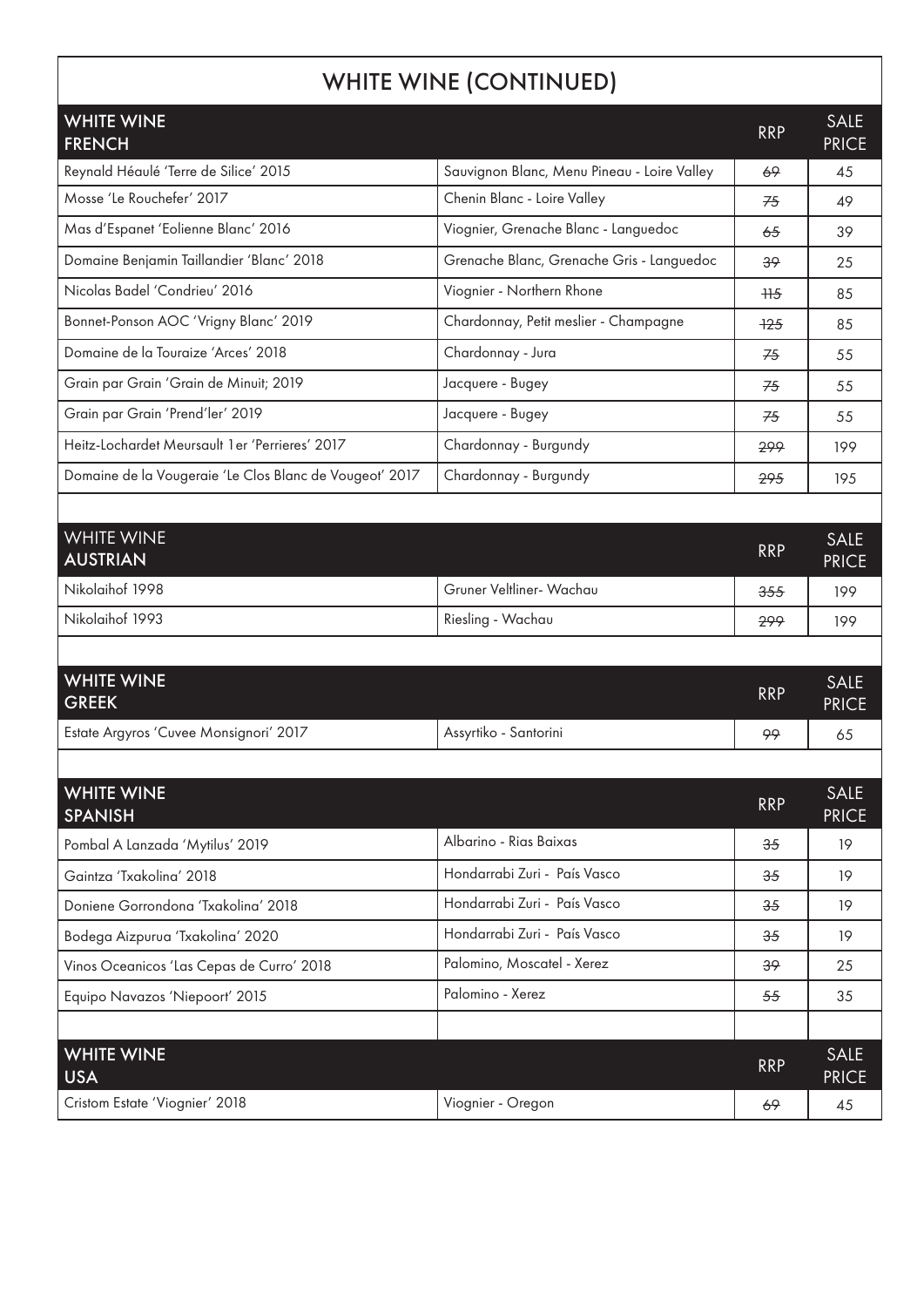### ORANGE WINE

| <b>ORANGE WINE</b>                    |                                  | <b>RRP</b> | <b>SALE PRICE</b> |
|---------------------------------------|----------------------------------|------------|-------------------|
| Domain Simha 'Lotus' 2016             | Riesling - Australia             | 55         | 39                |
| Crittenden Estate 'Cri de Coeur' 2013 | Savagnin - Australia             | 55         | 39                |
| Smokestack Lightning 2018             | Sauvginon Blanc - Australia      | 35         | 19                |
| Between 5 Bells 'Yellow' NV           | Savagnin, Chardonnay - Australia | 55         | 39                |
| Brian 'Griz' 2019                     | Pinot Gris - Tasmania            | 25         | 19                |
| Samuel Boulay 'Rappapeo' 2016         | Roussanne, Viognier - France     | 67         | 45                |
| Sebastien Riffault 'Sauletas' 2010    | Sauvignon Blanc - France         | 75         | 55                |
| Le Coste 'Bianchetto' 2019            | Procanico - Italy                | 57         | 39                |
| Vinos Oceanicos 'La Sombra' 2018      | Palomino - Spain                 | 49         | 35                |
| Vinos Oceanicos 'El Reflejo' 2018     | Palomino - Spain                 | 49         | 35                |
| Microbio 'La Resitencia' 2018         | Verdejo - Spain                  | 59         | 39                |
|                                       |                                  |            |                   |

#### RED WINE

| <b>RED WINE</b><br><b>AUSTRALIAN</b>     |                                    | <b>RRP</b> | <b>SALE PRICE</b> |
|------------------------------------------|------------------------------------|------------|-------------------|
| Worlds Apart Wines 'Into the Black' 2021 | Syrah - McLaren Vale               | 35         | 25                |
| <b>BK Wines 'Ripasso' NV</b>             | Pinot Noir, Syrah - Adelaide Hills | 37         | 19                |
| Trait Wine 2021                          | Grenache - Ferguson Valley         | 35         | 19                |
| Spinifex 'Tabor' 2009                    | Mataro - Barossa Valley            | 89         | 55                |
| Torbreck ' The Pict' 2017                | Mataro - Barossa Valley            | 89         | 55                |
| Thistledown 'This Charming Man' 2019     | Grenache - McLaren Vale            | 89         | 55                |
| Smallfry 'Jellyfish' 2020                | Grenache - Barossa Valley          | 35         | 19                |
| Brash Higgins 'Ripple' 2021              | Cabernet Sauv, Nero - McLaren Vale | 45         | 29                |
| Jasper Hill 'Emily's Paddock' 2019       | Shiraz, Cabernet Franc - Heathcote | $+29$      | 75                |
| Mac Forbes 'Yarra Junction' 2020         | Pinot Noir - Yarra Valley          | 55         | 35                |
| Domaine Simha 'Field Blend Rouge' 2018   | Field Blend - Tasmania             | 45         | 25                |
| Green Door 'El Toro' 2020                | Tempranillo - Geographe            | 25         | 19                |
|                                          |                                    |            |                   |
| <b>RED WINE</b><br><b>NEW ZEALAND</b>    |                                    | <b>RRP</b> | <b>SALE PRICE</b> |
| Catalina Sounds 'Sound of White' 2020    | Pinot Noir - Marlborough           | 39         | 25                |
| <b>Novum 2019</b>                        | Pinot Noir - Marlborough           | 75         | 49                |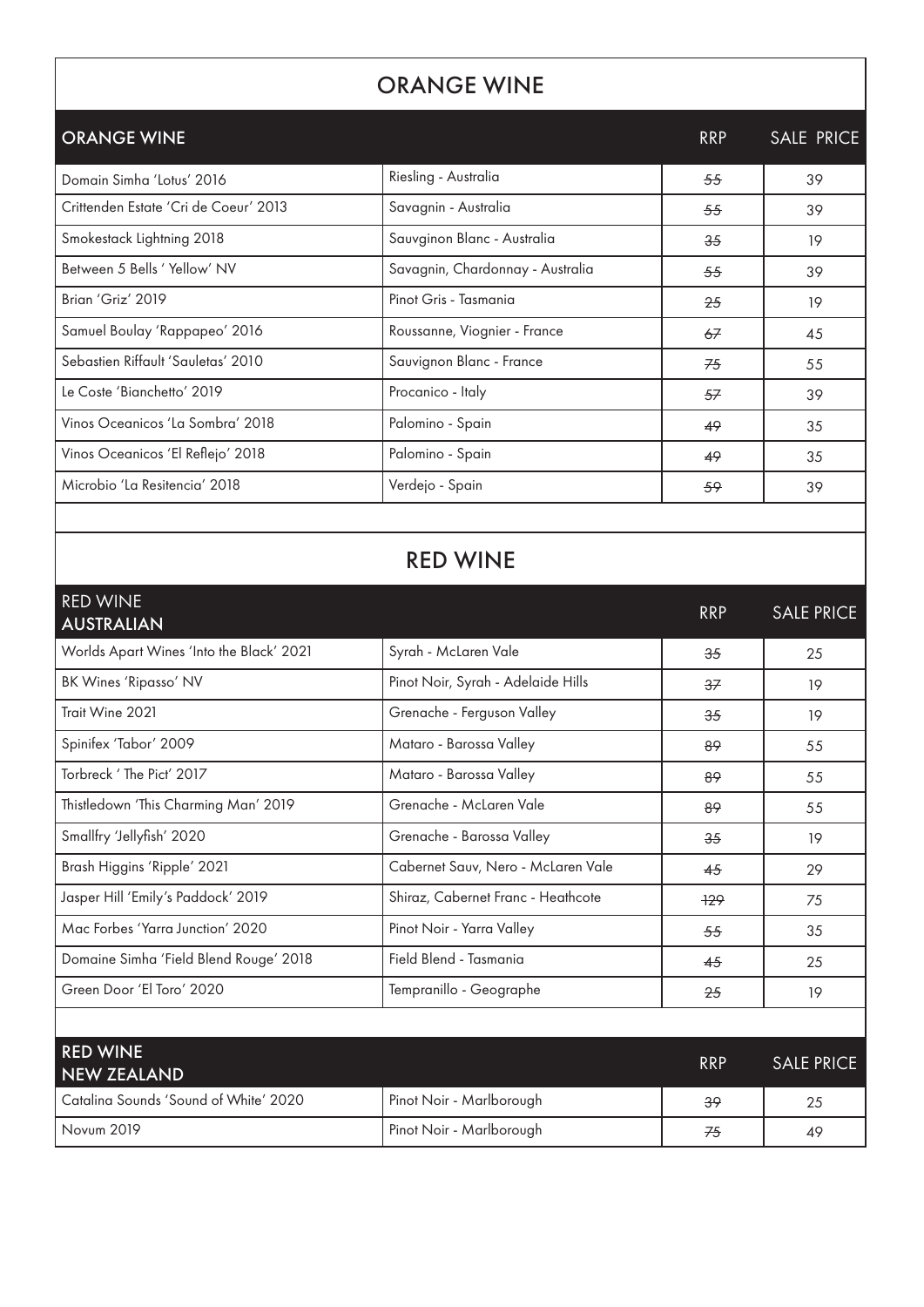# RED WINE (CONTINUED)

| <b>RED WINE</b><br><b>FRENCH</b>                 |                                            | <b>RRP</b>     | <b>SALE</b><br><b>PRICE</b> |
|--------------------------------------------------|--------------------------------------------|----------------|-----------------------------|
| Maxime Francois Laurent 'Orpiment' 2017          | Grenache, Syrah - Southerm Rhone           | 65             | 39                          |
| Domaine Gramenon 'L'élementaire' 2017            | Syrah, Grenache, Mourvedre -Southern Rhone | 57             | 35                          |
| Domaine Gramenon 'L'Emouvante' 2017              | Grenache, Syrah - Southerm Rhone           | H <sub>5</sub> | 69                          |
| Domaine Gramenon 'Sierra du Sud' 2016            | Syrah - Southerm Rhone                     | 65             | 39                          |
| Reynald Heaule 'Rive Droite' 2015                | Pinot Noir, Pinot Meunier - Loire Valley   | 69             | 39                          |
| Arnaud Lambert 'Clos Mazurique' 2019             | Cabernet Franc - Loire Valley              | 45             | 29                          |
| La Java des Grandes Esperances 2019              | Gamay, Cabernet Franc - Loire Valley       | 25             | 19                          |
| Guillaume Noire 'CF' 2020                        | Cabernet Franc - Loire Valley              | 69             | 45                          |
| Domaine de la Touraize 'Sur la Cote' 2019        | Pinot Noir - Jura                          | 65             | 45                          |
| Domaine de la Touraize 'La Cabane' 2018          | Ploussard - Jura                           | 65             | 45                          |
| Clair Obscur 'Bourgogne' 2018                    | Pinot Noir - Burgundy                      | 85             | 55                          |
| Dureuil-Janthial 'Rully En Guesnes' 2018         | Pinot Noir - Burgundy                      | 99             | 65                          |
| Vincent Dancer 'Pommard Pezerolles 1 er' 2017    | Pinot Noir - Burgundy                      | $+95$          | 145                         |
| Domaine des Croix 'Beaune Les Bressandes' 2017   | Pinot Noir - Burgundy                      | $+55$          | 115                         |
|                                                  |                                            |                |                             |
| <b>RED WINE</b><br><b>SPANISH</b>                |                                            | <b>RRP</b>     | <b>SALE</b><br><b>PRICE</b> |
| Can Blau 'Can Blau' 2018                         | Carignan, Garnacha, Syrah - Montsant       | 35             | 25                          |
| Terroir Sense Fronteres 'Negre de Montsant' 2018 | Garnacha, Cariñena - Montsant              | 65             | 39                          |
| Terroir Al Limit 'Terra De Cuques' 2017          | Carignan - Priorat                         | 95             | 65                          |
| Barranco Oscuro 'Garnata' 2010                   | Grenache - Andalucia                       | 79             | 45                          |
| Tomas Torres 'Al Tall' 2019                      | Grenache - Valencia                        | 45             | 29                          |
| Tomas Torres 'Samarreta' 2019                    | Cabernet Sauvignon - Valencia              | 39             | 25                          |
| Artuke 'Paso Las Manas' 2019                     | Tempranillo - Rioja                        | 75             | 45                          |
|                                                  |                                            |                |                             |
| <b>RED WINE</b><br><b>GREEK</b>                  |                                            | <b>RRP</b>     | <b>SALE</b><br><b>PRICE</b> |
| Argyros 'Atlantis Red' 2017                      | Mandilaria - Santorini                     | 39             | 25                          |